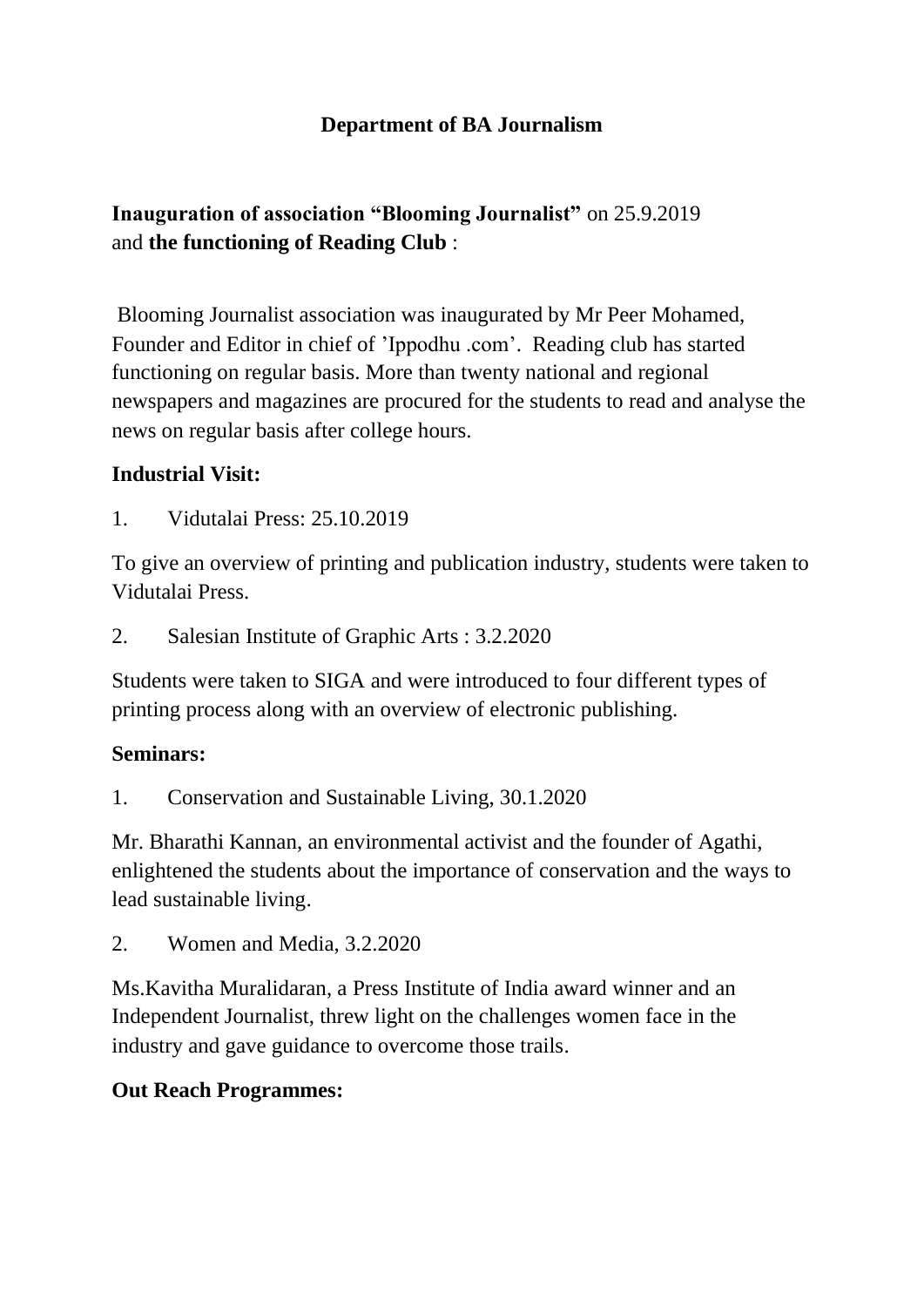Students selected RK Nagar Slum, which is located opposite to our college for conducting outreach programmes. They were divided into three groups to target their programmes to children, women and youth.

Group 1: Children

Teaching Maths with Fun, 5.3.2020

Basic steps in dance were taught to the children to attract them and to get their attention. With the help of chart papers basic maths was taught which will help them in their daily activities.

Group 2: Women

Workshop on making cloth napkins, 6.3.2020

Health and hygiene was the focus. Awareness was given about the benefits of using cloth napkins against the use of napkins with plastic layers, which causes damage to the environment when thrown off after use. Ms Shanmugalashmi, an environmental activist taught them to make cloth napkins. Idea of making this cloth napkin as a business endeavour was given.

Group 3: Youth

Awareness of demerits of alcoholism, 9.3.2020

It was learned that several members of the Community were under the grip of alcoholism and an awareness programme against drug use was held along with the Department of Social Work. Students did a skit against the consumption of alcohol and explained the ill effects of its consumption on family relationship, psychological state of the members of the family and on their health.

## **Field Visits:**

Students were taken to different fields to give them exposure to different communities.

Field Visit 1: Beat - Disability

Mary Clubwala Jadhav Special Higher secondary School for hearing impaired, 6.8.2019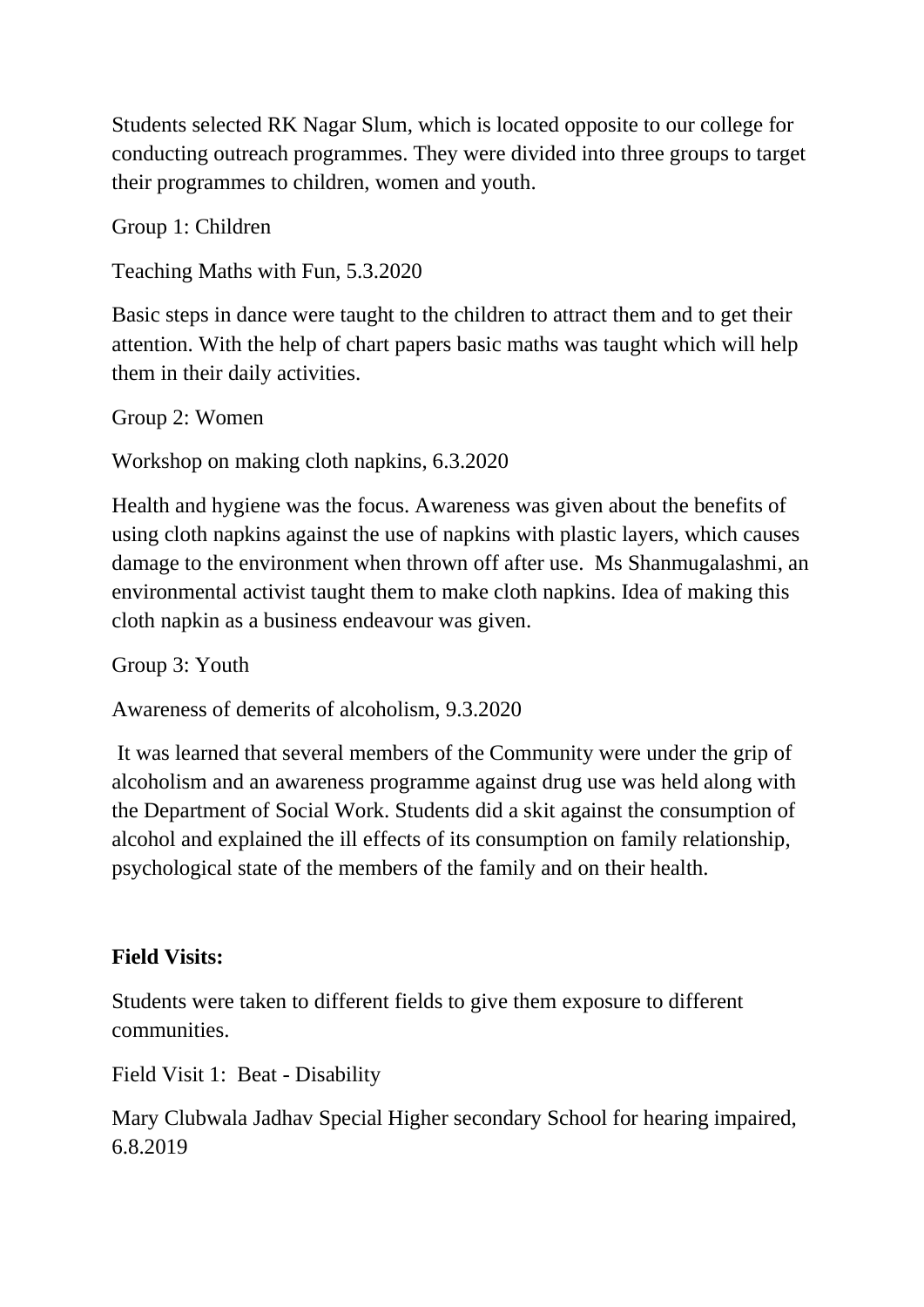Our students visited the school, met the students and played some games with them which helped them to mingle with the hearing Challenged students. Special children also exhibited their talents. Interactions were followed which paved way for our students to understand their lifestyle, their special needs, schemes from our government and our constitutional provisions to protect them.

Field Visit 2: Beat - Lifestyle

Nochikuppam, 14.8.2019

Nochikuppam is an urban slum situated at the end of the Marina beach which houses more than a thousand families, most of them belonging to fishing occupation. This was one of the communities that were hit hard during the 2004 Tsunami and the 2015 floods. Our students interacted with the fishing folks and understood their unique lifestyle. They also knew about different types of boats, their usage, different types of fishing nets, and the problems fisherman face including displacement problems. They were also introduced about the history of that place.

Field Visit 3: Beat - Lifestyle

East Namachivayapuram, 23.8.2019

East Namachivayapuram is also an urban slum situated near Nungambakkam Railway Station. By interacting with the people of Namachivayapuram, students came to know the problems which existed in that area. Drug usage, clashes which lead to murder, dropouts from school, and other criminal activities were common in that area. Trans- genders also live in this area. Mr. Aruldoss, a social worker who works in that area accompanied us and enlightened the students about the problems the community faces.

Field Visit 4: Beat - Community

Arumbakkam, 20.9.2019

Students were allowed to go in groups to different areas in Arumbakkam, where our college is located. They were assigned with different topics and were asked to bring information on those topics.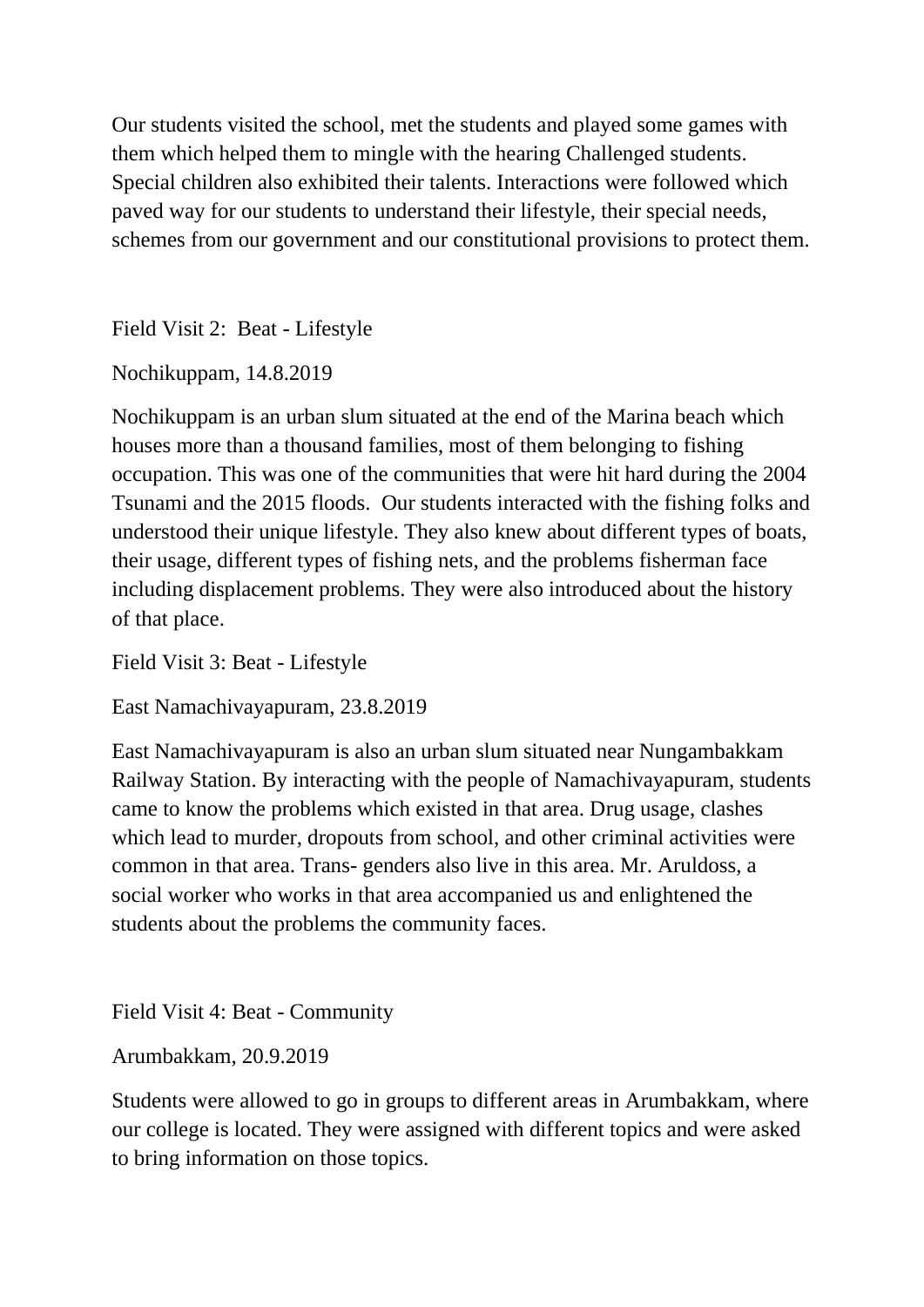Field Visit 5: Beat - Community

Koyambedu Market, 28.11.2019

Students have been taught about news values in their theory class and were asked to bring information with news values from Koyambedu market.

Field Visit 6: Beat - Health

Rajiv Gandhi Government Hospital, 7.12.2019

Students were asked to visit the Government Hospital to gather information with news values. They learned to collect information from different sources.

Field Visit 7: Beat - Community

R K Nagar slum. 16.12.2019

Opposite to our college there is a slum in RK Nagar. Students visited the place and interacted with the people and learned about their lifestyle, their occupation, displacement problems, alcohol problems and many more. They selected this place for their outreach program as well.

Field Visit 8: Beat - Health

Indian Community Welfare Organisation and their shelter Home.6.2.2020

ICWO is doing a considerable amount of work in the field of STD / HIV / AIDS prevention. Students were taken to their organisation in Anna Nagar and a briefing was given about AIDS and how the organisation work with commercial sex workers to educate them about the prevention of AIDS. Students interacted with a sex worker and knew their family circumstances, life conditions and the problems they face.

Students were then taken to a shelter home in Choolai which was maintained by ICWO. Students interacted with the inmates. They learned about the rules of